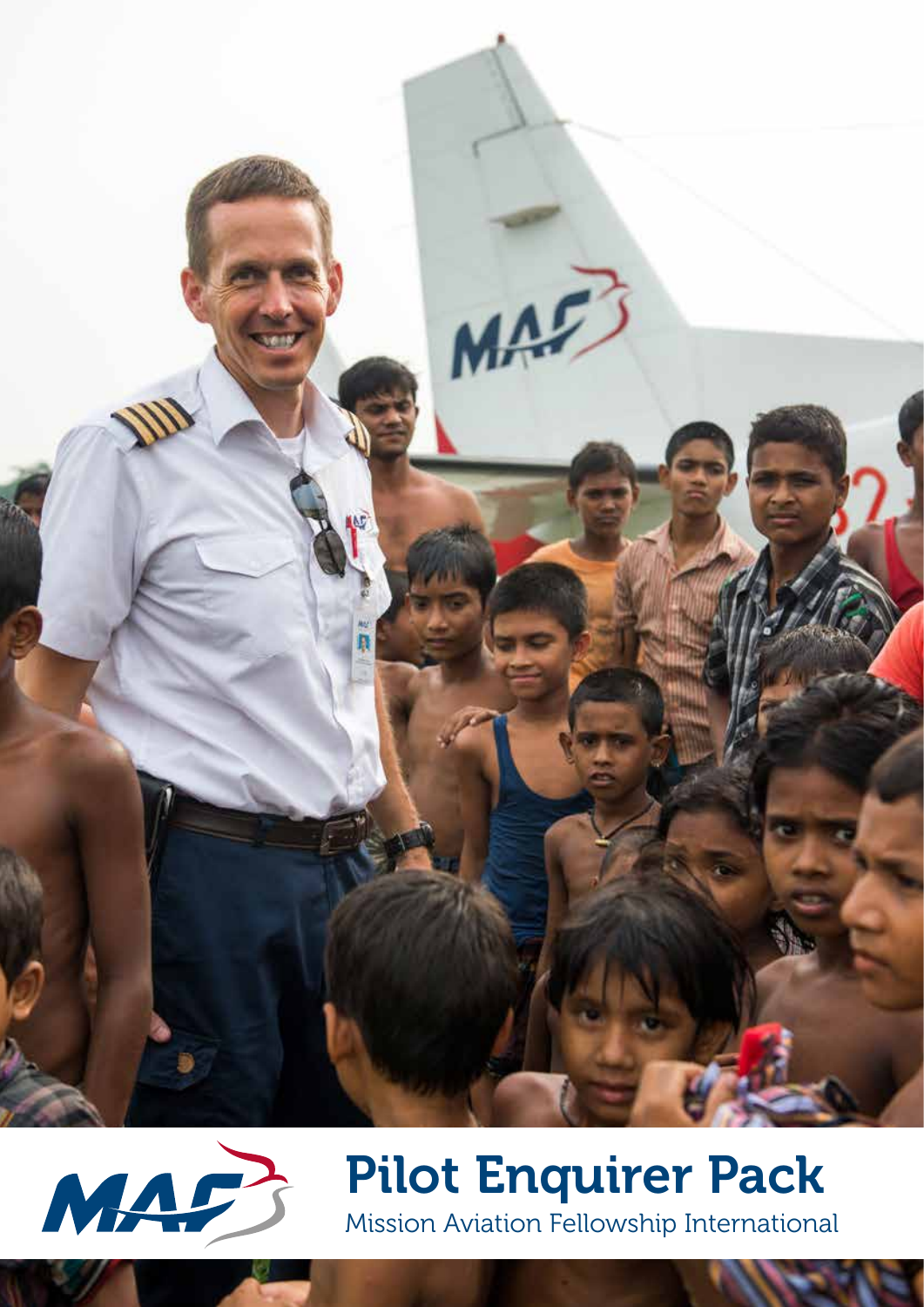

The MAF story started in 1945 when a group of Second World War pilots, who had witnessed first-hand the destruction aircraft could wreak when deployed as military might, wanted instead to use their skills and the aviation technology available to deliver relief, comfort and the transformational power of the Gospel. MAF was born.

Today, a MAF aeroplane takes off or lands every three minutes in countries where flying is not a luxury but a lifeline.

We work with hundreds of missions. churches, local groups, relief and development organisations and national government agencies. Together we deliver practical, medical and spiritual care in places with the deepest human need.

MAF International oversees programmes in Arnhem Land in Australia, Bangladesh, Chad, Kenya, Madagascar, Mongolia, Papua New Guinea, South Sudan, Tanzania, Timor-Leste and Uganda.

We are always looking for where MAF is needed. Plans are well advanced for new programmes in Liberia and Myanmar.

Our Associate Members, MAF Canada and MAF-US, and our MAF Affiliates also run programmes across the globe, completing the MAF family worldwide.

All of this is only possible through the dedicated financial support, people and prayer provided by our Resourcing Groups based in Australia, Canada, Denmark, Finland, France, Germany, Italy, Malaysia, the Netherlands, New Zealand, Norway, the Philippines, Singapore, Sweden, Switzerland, the UK and the US.

The opportunities are great, the rewards even more so. Will you join us and be a part of our continuing story?

## OUR VISION

TO SEE ISOLATED PEOPLE PHYSICALLY AND SPIRITUALLY TRANSFORMED IN CHRIST'S NAME

## OUR PURPOSE

SHARING GOD'S LOVE THROUGH AVIATION AND TECHNOLOGY

## OUR VALUES

EMBODIED IN SIX KEY WORDS: IMPACT, WITNESS, PARTNERSHIP, CARE, EXCELLENCE AND **STEWARDSHIP** 

**SOME THAT REASSURES**<br>
WORK THAT REASSURES US<br>
AND THE ERIENDSHIPS WE AND THE FRIENDSHIPS WE HAVE WITH THE PILOTS. WE ARE TOTALLY RELAXED IN THEIR HANDS

> Vince Ward, Cush4Christ **99**<br>h4Christ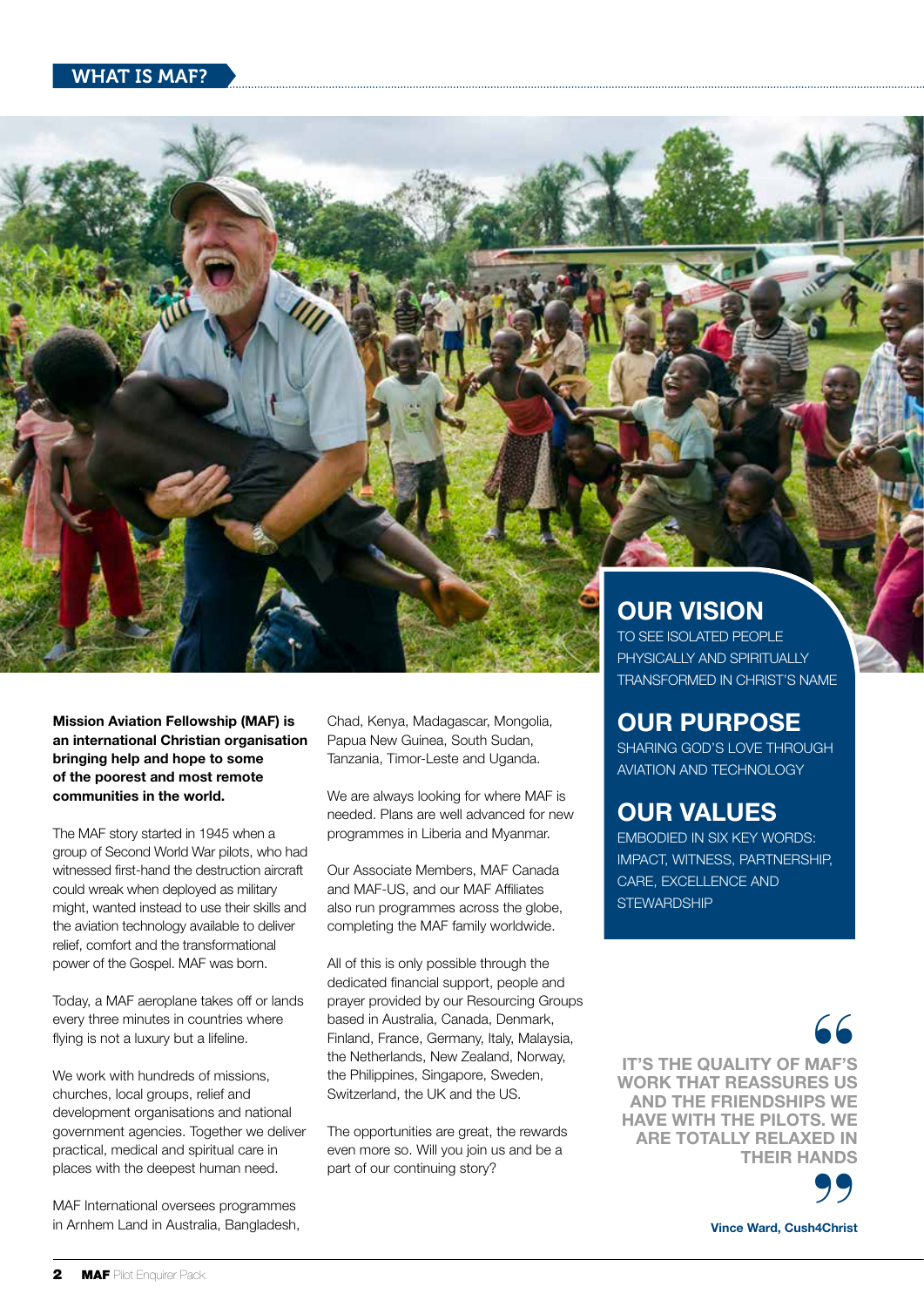#### WHY BECOME A MAF PILOT?



# **ADVENTURE**

Be part of Hope **MOVEMENT** 

Be part of TRANSFORMATION

**RESCUE** 

#### We invite you to be a part of an exciting adventure.

Step out of your comfort zone and onto one of the 1,700 remote landing strips we fly into and out of. Take charge of one of our 130 aircraft as the next call comes in.

For countless communities across the world, the sight of a small MAF plane coming into view is the symbol of hope. You may be bringing them medicine or school supplies or a Bible translated into their mother tongue.

The sense of relief is palpable as you give someone the best possible chance of getting the urgent medical attention they need. People may have walked for days to get to you and their prayers will have been answered that you have come to their rescue.

You may have had to fight the elements, the clock and the odds to be there, however, at that moment of greatest human need, your involvement is lifechanging and that privilege as part of your day job is unsurpassed.

The nature of the work is varied. As well as pilot, you will be called to be navigator, engineer, cabin crew, check in attendant, load master, customer services, sometimes the medic and a spiritual leader.

No day is the same in locations and environments that many will never have the honour to see, let alone serve. Jungles, swamps, valleys, tributaries and

steep mountain sides. Your exceptional flying skills will be called upon and so too will your willingness to foster special relationships in different cultural settings and to keep the momentum of MAF's unique ministry going.

You will become part of a warm and supportive family. And the numbers speak for themselves: 25 countries, 1,300 staff, 1,700 destinations, 1,500 organisations

for whom MAF is a crucial partner and without whom, some extraordinary work that is transforming lives every day just would not happen.

Trust in God that you are in exactly the right place at the right time and we promise you will get as much as you give. Be part of a global movement. Be part of something bigger. Be part of MAF…



"Where else do you get a chance to give a gift of a blessing to your passengers, put a reassuring hand on a medevac patient before departure or spend an hour, a day, a night, with some amazing people, doing some incredible stuff in some unbelievably remote places?" Bryan Pill, MAF pilot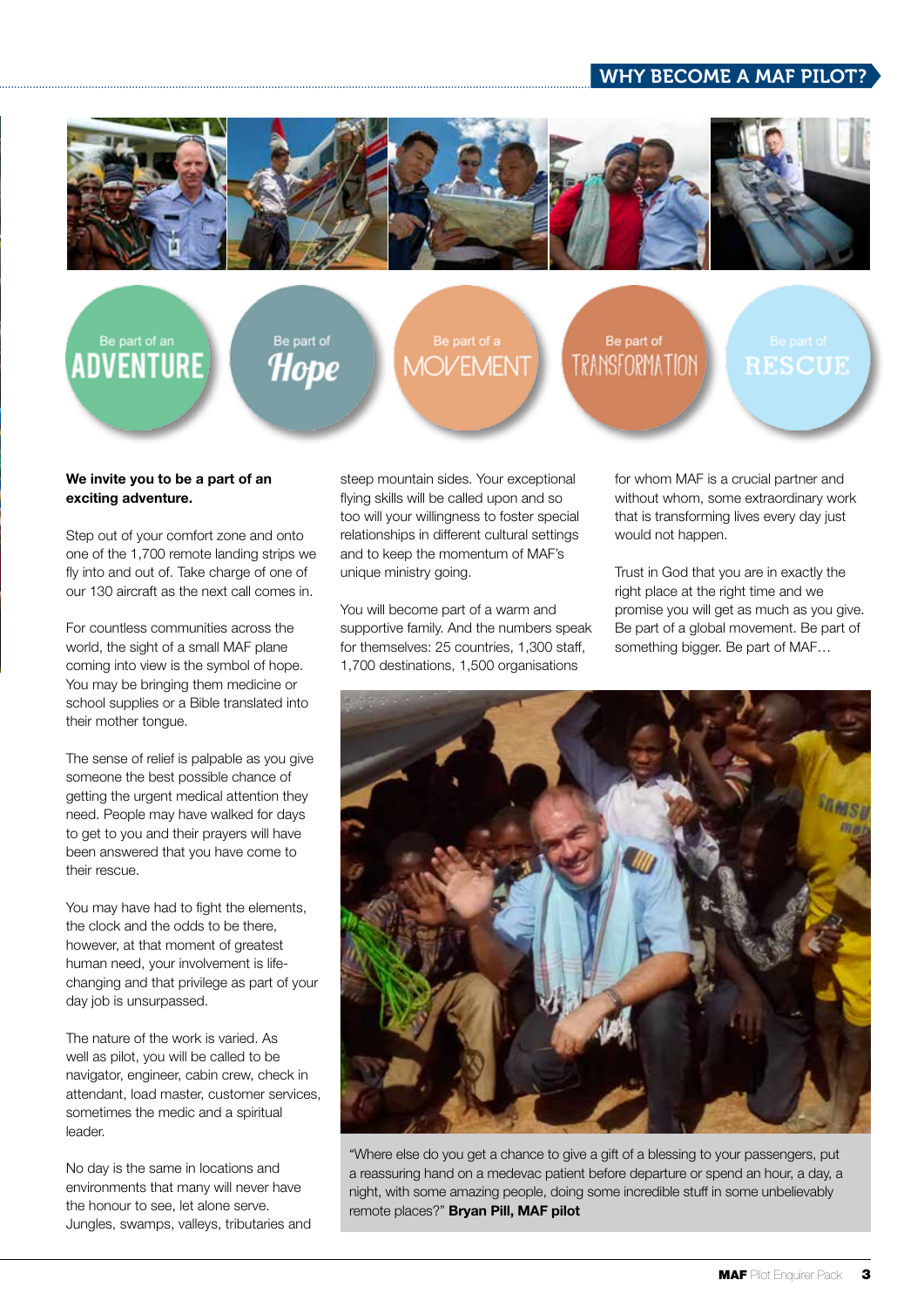### WHAT DOES IT TAKE TO BECOME A MAF PILOT?



We believe it takes someone special to be a MAF pilot. Because of the underdeveloped and challenging environments where we operate, the technical skills of our pilots have to be exceptionally high. However, there is much more to being a pilot in MAF.

Due to the variety of situations they face, we need people with strong communication and relationship-building skills as well as a level of emotional resourcefulness and independence. Our pilots need to combine their powerful analytical and decisionmaking abilities with a proactive and positive approach in order to get the job done in often demanding circumstances.

#### Living our values:

As a Christian organisation, it is important that our staff live our values, so we are looking for people of faith with strong spiritual maturity to be members of our multinational interdenominational team. Our pilots are often the front line representative of MAF and Christianity, sometimes being directly involved in sharing testimony and outreach to the isolated communities we serve. That is

why we find it desirable, but not always essential, for our pilots to have had some formal bible and or cultural training.

#### Technical requirements:

Our fleet consists of a variety of aircraft, from DHC-6-300 Twin Otters and GA8 Airvans to Cessna 182s, 206s and 208s, including Grand Caravans and an amphibious floatplane.

We are looking for pilots who have an International Civil Aviation Organisation (ICAO) based Commercial Pilot Licence with an instrument rating and Class 1 medical certificate. This is the minimum licensing requirement for all pilot positions.

In addition to this, you must already possess a minimum number of flight hours, with a portion of these as a Pilot in Command (PIC). Finally all Pilots must pass the MAF capability and psychological assessments.

We know this is lot to ask, but we want team members who can thrive not just survive and that is why we look for this unique blend of skills and qualities.

#### OUR MINIMUM FLIGHT HOURS ARE AS FOLLOWS:

- 200 hours total flight time, including 10 hours at night and 100 hours as PIC. With this level of hours, you will be classed as an **Entry Level Pilot** and you would start your career in our programme in Arnhem Land, Australia, dependent on vacancies.
- 500 hours total flight time with 300 hours as PIC for all other programmes. With this level of hours, you will be classed as a Basic Pilot.
- 1,000 hours total flight time with 500 hours as PIC for all other programmes. With this level of hours, you will be classed as an Experienced Pilot.

For our Bangladesh programme, where we operate floatplanes, you would need to have a minimum of 2,000 hours with 1,500 hours as PIC.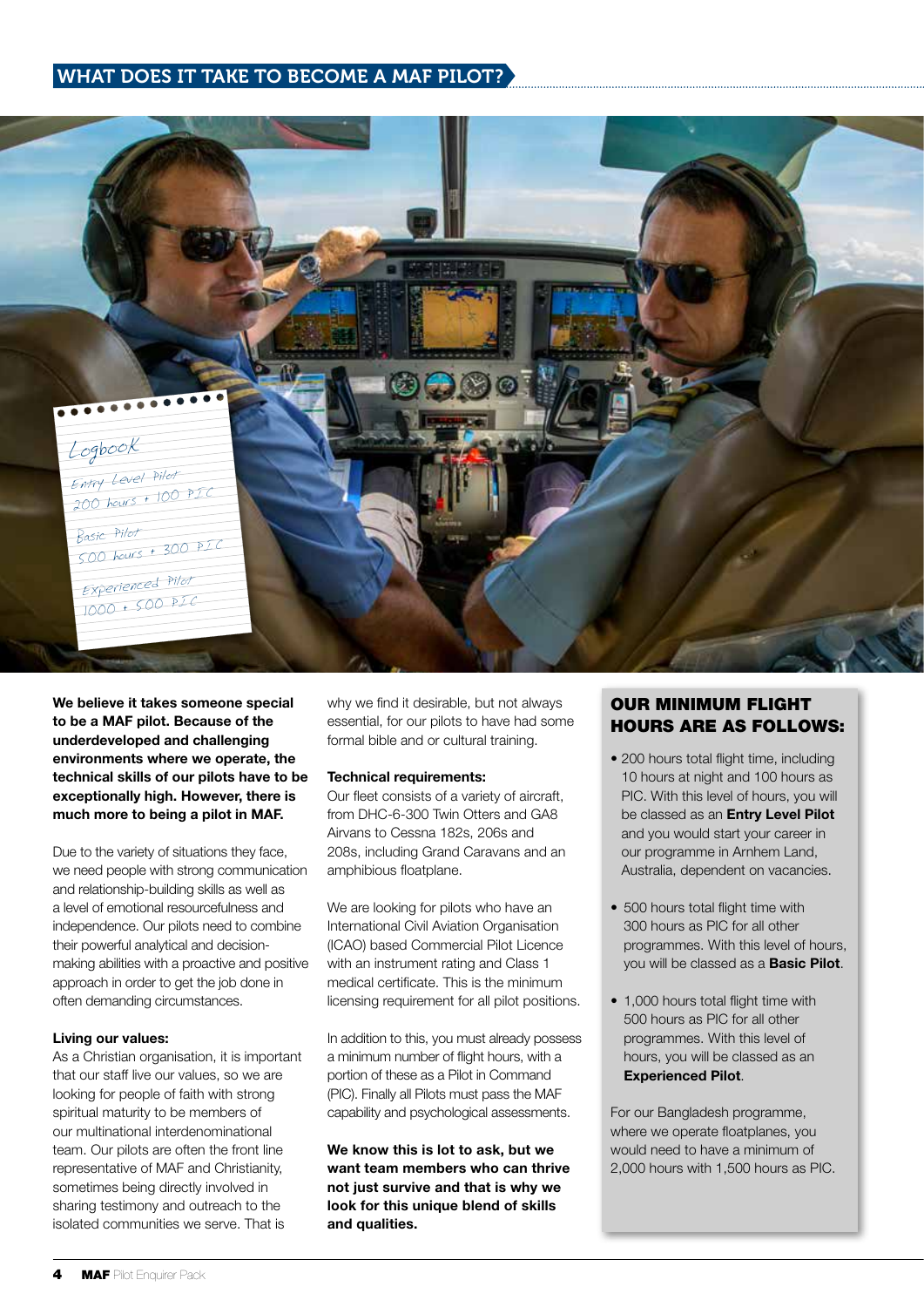#### WHAT MAF CAN OFFER YOU



We can offer you the opportunity to join a dedicated group of Christian professionals, committed to showing the love of Christ through serving isolated communities across the world.

You will have experiences of a lifetime that you will want to share with friends and family. We also believe you will develop your technical and personal life skills, as well as your faith.

All our international staff are asked to commit to a minimum four-year term of service. They are also required to be supported, both financially and in prayer, usually from a sending church but also by friends and other churches.

You will receive a financial living allowance, accommodation, medical cover and leave for holidays and home visits. For families joining MAF, we also provide allowances, which include support towards your children's education.

All benefits are tailored to individual programmes and locations and take into account local conditions.

The final package you are offered will be determined by the national Resourcing Group you belong to, which will support you while you are in the field.

We know the prospect of raising support can be daunting, however, we are here to help with all the training, guidance and tools you need to succeed.

SURE, I LOVE ADVENTURE **SOME THERE ARE EASIER**<br>BUT THERE ARE EASIER,<br>APER WAYS TO GET THE CHEAPER WAYS TO GET THE ADVENTURE FIX. NO, WE DO IT FOR THE PEOPLE. WE DO IT TO HELP AND TO SERVE, IN THE NAME OF JESUS. AND TRUST ME, YOU CAN'T QUANTIFY THAT WITH A PAYCHECK OR COMPARE IT TO A BENEFITS PACKAGE. WHAT WE DO PROVIDES A LEVEL OF SATISFACTION AND JOY AND FULFILMENT THAT CAN'T BE MEASURED IN NUMBERS



#### MAF pilot Dave Forney





#### PRE-FLIGHT CHECK LIST

If you can check all these boxes, then we want to hear from you:

- □ Agree with MAF's Vision, Purpose and Values
- □ Committed Christian, willing to promote MAF in both your home country and overseas
- □ Holder of an ICAO Commercial Pilot Licence (CPL), with single engine command instrument rating
- □ A minimum of 200 hours flight experience with 10 hours at night and 100 as PIC
- $\Box$  Prepared to organise ministry support with home churches including fundraising
- $\Box$  Willingness to live and work in uncomfortable climates, with numerous potential hazards and challenges

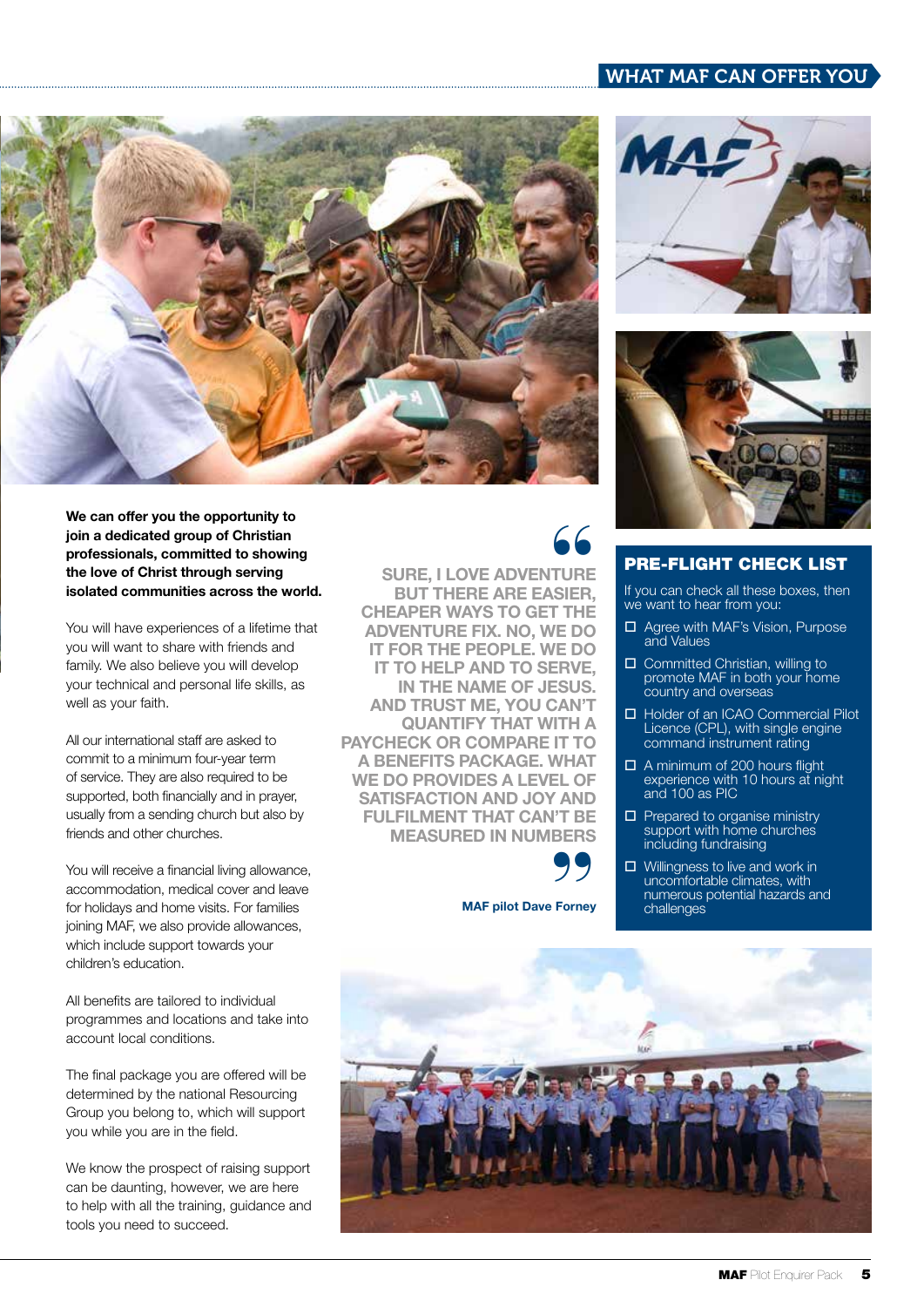#### RECRUITMENT PROCESS – NEXT STEPS



If you meet all the criteria in the preflight check list, then we really want to hear from you and you could soon be ready to embark on an exciting and rewarding career in MAF.

Our objective in all recruitment is to ensure the person most suited to the role is appointed and then subsequently supported and trained to thrive in all they do.

When a married person is being considered for an overseas role, both spouses are required to be assessed throughout the process.

Your application will be handled by the MAF International Recruitment Team, working alongside a MAF Resourcing Group.

Every pilot's route into MAF is different and the average time taken from application

to flying for MAF in the field is around nine months – although this journey time can be shorter or longer depending on experience and ability to fundraise.

The process for recruitment, selection and appointment of MAF International staff is split into six key phases:

**E** El anomeno de la construcción de la construcción de la construcción de la construcción de la construcción de

## $+$

**CHECK IN: Initial inquiry - handled** through the MAF International Recruitment Team and Resourcing Groups to gather further information and to explore opportunities and potential fit to a role.

 $+$ **DEPARTURE LOUNGE: Application** process – this includes submission of application form, CV, technical information and references. This stage will also include initial formal interviews with candidates focusing on spiritual life, calling and personal maturity.

 $+$ 

## $\begin{picture}(20,10) \put(0,0){\vector(1,0){10}} \put(15,0){\vector(1,0){10}} \put(15,0){\vector(1,0){10}} \put(15,0){\vector(1,0){10}} \put(15,0){\vector(1,0){10}} \put(15,0){\vector(1,0){10}} \put(15,0){\vector(1,0){10}} \put(15,0){\vector(1,0){10}} \put(15,0){\vector(1,0){10}} \put(15,0){\vector(1,0){10}} \put(15,0){\vector(1,0){10}} \put(15,0){\vector(1$

**BOARDING:** Technical and professional evaluations - including aptitude and technical assessments for pilots and engineers. For those wishing to work overseas, a physical medical and a psychological assessment will be required.

 $+$ **TAXI:** Formal interview - focusing on professional skills along with behavioural and competency-based assessments.

For spouses wishing to accompany a jobholder on an overseas assignment, there will be a separate interview to establish their suitability and aspirations as part of the MAF family.

 $\begin{picture}(20,10) \put(0,0){\vector(1,0){10}} \put(15,0){\vector(1,0){10}} \put(15,0){\vector(1,0){10}} \put(15,0){\vector(1,0){10}} \put(15,0){\vector(1,0){10}} \put(15,0){\vector(1,0){10}} \put(15,0){\vector(1,0){10}} \put(15,0){\vector(1,0){10}} \put(15,0){\vector(1,0){10}} \put(15,0){\vector(1,0){10}} \put(15,0){\vector(1,0){10}} \put(15,0){\vector(1$ 

### **A** 4 **and 2019 Contract to the Contract of American Section**

TAKE OFF: Acceptance and offer – for those applying to work overseas this will be conditional on the successful completion of all preparation phases including personal fundraising, technical standardisation courses and a pre-field orientation programme.

**LANDING:** Buckle your seatbelts for the final stage as you make your way into the field. This will include a general induction into the organisation, cross-cultural appreciation and how to maintain personal safety and wellbeing. And once you land in programme, we ensure the role induction and training continues, including language training as appropriate, to ensure your journey in MAF continues as smoothly as possible.

 $\begin{array}{c} \begin{array}{c} \begin{array}{c} \end{array} \end{array}$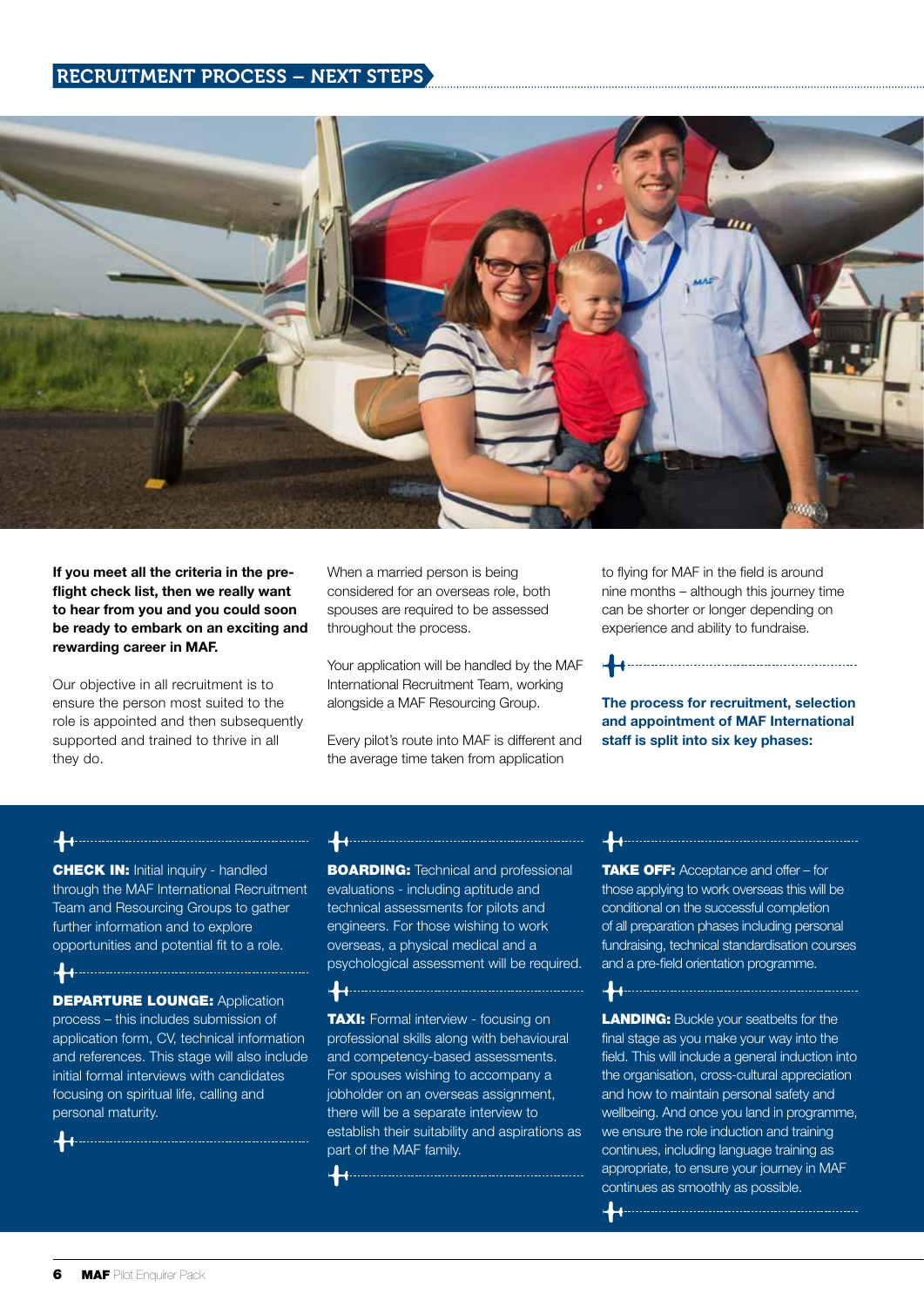#### OTHER ROUTES INTO MAF



If you don't meet all the criteria in the pre-flight check list, or if a fouryear commitment to be a pilot is not for you, then there are other flexible opportunities and avenues to explore and the recruitment team wants to hear from you:

#### Low flying hours or pilot training:

If you haven't yet clocked up the minimum flying hours, or if you are thinking of embarking on training to be a pilot, then at this time we cannot offer you a role in MAF. However, we can still help if you want to find out more about training to be a mission aviator.

MAF operates a Training Centre out of our base at Mareeba in Queensland, Australia and we also have many contacts with flight training facilities across the world.

If you are interested in finding out more, please email mafi.recruitment@maf.org and we will put you in touch with suitable training providers.

#### Other job opportunities:

While pilots are very important to us, they are just a fraction of what it takes to keep us serving the remote communities around the world.

We also need engineers, finance managers, IT technicians, administrators, instructors, home school support



teachers, logistics managers, programme managers, building maintenance staff, operations managers, quality managers, communications specialists – the list goes on with every role vital to the work we do.

And that's just on the field. At home, we have a need for volunteer advocates with a whole range of skills, all passionate about sharing God's love through the work of MAF.

Whoever you are, whatever your background or life experiences, the chances are there is a part you can play in the MAF mission. So come and join us and be part of something bigger.







#### CONTACT US:

Australia - Kuren Galant kuren.galant@maf.org.au Canada - Caroline Weiler CWeiler@mafc.org Denmark - Ojvind Thomasen landskontor@maf.dk Finland - Janne Roppenen janne.ropponen@mafsuomi.fi France - Jean Peterschmitt jrpeterschmitt@free.fr Germany - Stefan Hageneier stefan.hageneier@maf-germany.de Italy - Luca Guadagno luca.guadagno@aeronautica.difesa.it New Zealand - Mark Fox mfox@maf.org Norway - Sam Norman sam@maf.no South Africa - Maxine Holman maxine@mafsa.co.za Sweden - Leif Larsson leif.larsson@maf.se Switzerland - Hansjorg Leutwyler hleutwyler@maf-swiss.org The Netherlands - Reina Folkerts r.folkerts@maf.nl United Kingdom - Rachel Phipps Rachel.Phipps@maf-uk.org USA - Ron Hilbrands rhilbrands@maf.org

If you are from a country not listed above, then please contact the MAF International Recruitment Team at: mafi.recruitment@maf.org